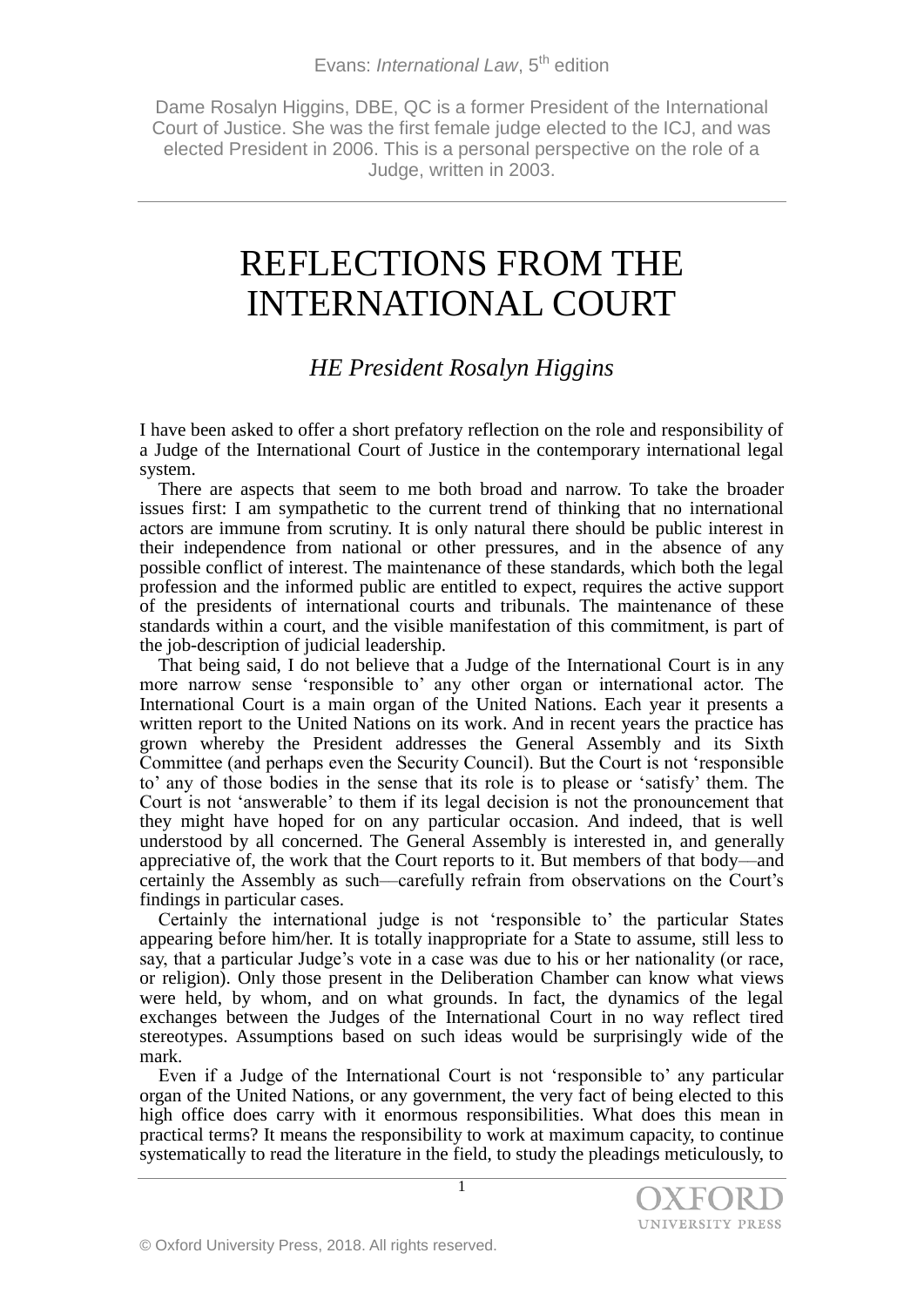### Evans: *International Law*, 5<sup>th</sup> edition

Dame Rosalyn Higgins, DBE, QC is a former President of the International Court of Justice. She was the first female judge elected to the ICJ, and was elected President in 2006. This is a personal perspective on the role of a Judge, written in 2003.

make every effort to see arguments from all points of view, and to make up one's mind only after reading everything, listening to everything, and considering the viewpoints of others.

In my view, this generalized responsibility of the Judge also puts an emphasis on collegiality. I do not believe that Court Judgments are 'weakened' by separate or dissenting opinions. A Judgment is as good or as bad as the reasoning it relies on. A poor Judgment will be no more persuasive by virtue of unanimity. That being said, the first task of the Judge is to contribute to the common enterprise of the Court. Ideas should be shared, suggestions made in timely fashion. The main priority is to contribute to an impressive and authoritative Judgment. There is necessarily some measure of give and take required. But in a successful Court this is in no way synonymous with Judgments that are merely the lowest common denominator of the views of the various Judges.

A judge is not an academic and judicial opinions should not be academic articles. They should, in my view, be resorted to only exceptionally, in respect of points of real importance for the particular case at hand; and should not go beyond that either as regards frequency or as regards the subject matter traversed.

Of course, the Courts as such, and not only the Judges who comprise them, bear this generalized responsibility to the international community too. This requires that all Judgments are fully reasoned and that all arguments of the parties that could affect the outcome are properly addressed or answered. There are sometimes grounds for judicial economy but this concept cannot excuse an absence of reasoning nor can it provide grounds for avoiding issues simply because they are hard to resolve. (And no more can solace in the face of difficulty be sought in invocation of a '*non liquet*'). A Court's job is precisely to decide difficult, and often sensitive, points of law.

Courts must also constantly strive to maintain that difficult line between the maintenance of the highest quality judgments and the achievement of an efficient throughput of work. This has been a high priority for the International Court of Justice. The last fifteen years have seen an enormous growth in its docket. Mindful of the need to be responsive to the trust placed in it by States engaged in litigation, the Court now has its work methods under more or less constant review. The heavy docket means there is no longer the luxury periodically to review, at leisure, the entirety of the Rules of Procedure, simply as an exercise that should be engaged in from time-to-time. Instead, the Court has moved to a practice of entrusting its Rules Committee with a 'watching brief' on particular Rules that are proving problematic in the practice of the Court, and making proposals for their amendment. Revisions of Rules 79–80 are resulting examples. Other Rules are under review.

Other changes in the Court's methods of work have also been reported to the General Assembly. They include no longer generally having recourse to Judges' Notes in Preliminary Objection cases and the introduction of Practice Directions.

The International Court of Justice is the Court of the entire United Nations. While the Judges are elected in their personal capacities, they must through their work serve the entire international community, and not any one particular region or legal system. It follows that the work-model within the Court must be collegial, involving everyone, and not delegated to particular Juges-Rapporteurs. This involvement of the entire Bench in every phase of all Court Judgments is, of course, time consuming. Even though judicial efficiency is of great importance, it is perhaps of even greater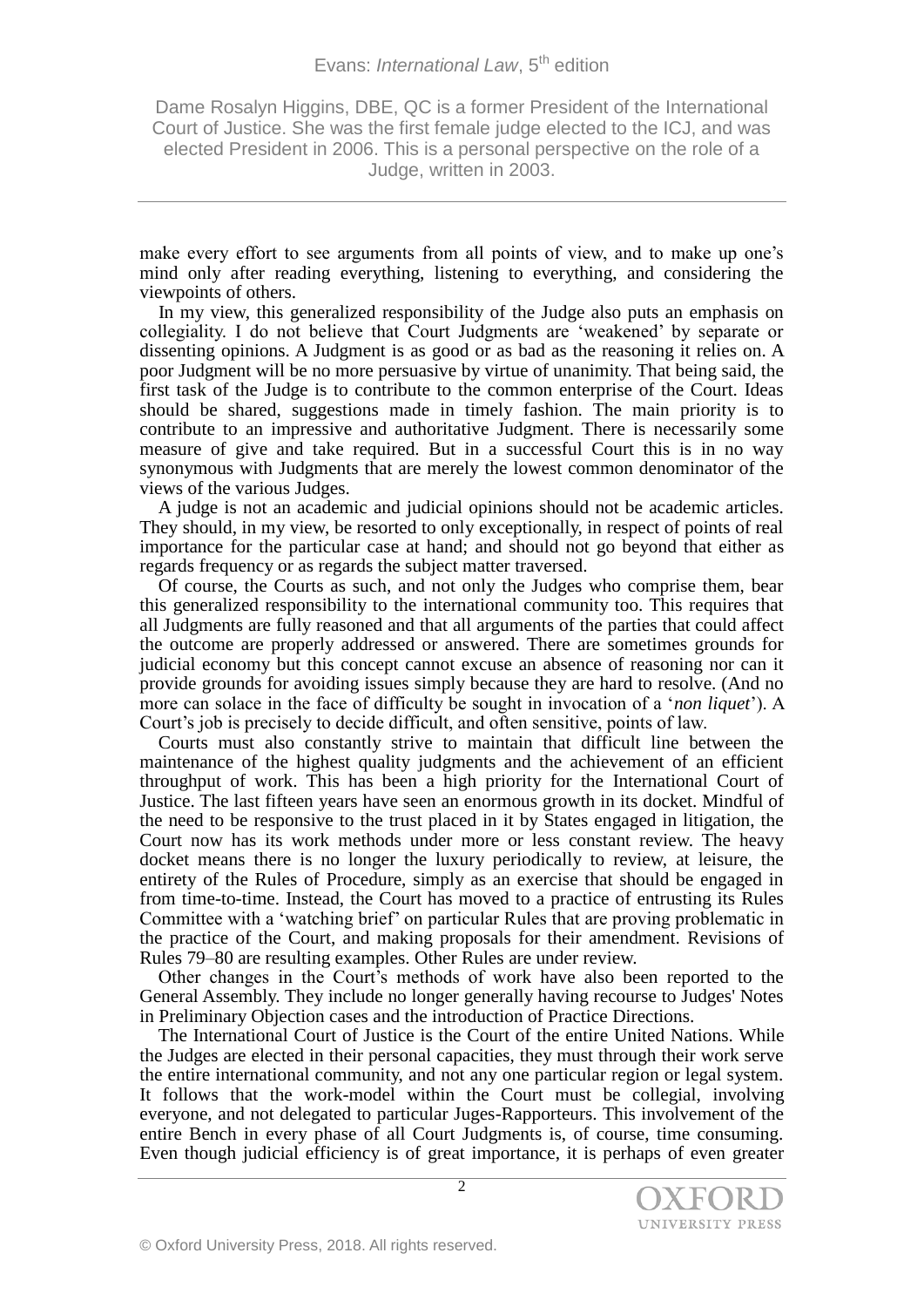### Evans: *International Law*, 5<sup>th</sup> edition

Dame Rosalyn Higgins, DBE, QC is a former President of the International Court of Justice. She was the first female judge elected to the ICJ, and was elected President in 2006. This is a personal perspective on the role of a Judge, written in 2003.

importance for States to be confident that all Judges have listened to and thought about their arguments, and have fully participated in the Judgment ultimately rendered. A not inconsiderable side-benefit is that Judgments are normally very detailed and thorough, with the points in issue fully canvassed.

How one regards the role and significance of international law today can be answered either at the level of philosophy or pragmatic observation. In this very brief prefatory comment I can do no more than offer a personal outline-sketch. I have elaborated elsewhere why I regard international law as a special and stylized system of decision-making, rather than as a purportedly mechanistic application of 'rules'. This particular perception of international law has the virtue that it makes clear where these so-called 'rules' (or applicable norms) come from, who is purporting to apply them, and in what factual context. It also makes it explicit that international law is a vehicle for the attainment of certain values––which values in turn must be open to scrutiny and debate.

I find it hugely pleasing that legal theory is no longer unfashionable. In the last twenty years there has been a tremendous debate about the nature of international law, engaged in by protagonists whose work challenges us intellectually at every turn. There is no longer a rigid division between 'the theoreticians' and 'the practitioners'. Indeed, some of the leading theoreticians have had distinguished careers as practitioners.

I find it equally pleasing that national Courts everywhere now routinely engage in issues of international law. They, too, have come to recognize that it is not an arcane and mysterious subject, upon which only 'others' should pronounce, but is simply part of the law of the land. Without minimizing the difficulties that flow from the diverse ways in which treaty law is received into national law, this new phenomenon of engagement by domestic Courts is visible everywhere. The impact upon our daily lives of the decisions of international organizations, the renewed importance of the United Nations, and the open embrace of the values of human rights, have all contributed to this welcome trend.

Whether one regards international law as 'rules that restrain', or as 'a common language', or as a 'normative guidance in the making of decisions', it is clear that it has a significant role to play in today's contemporary problems. That being said, there are several points to be made. First, the judicial element in that role should not be exaggerated. There has been an explosion of international litigation and arbitration–– but this is a reflection of an improved international climate, and not the cause of it. Secondly, the invocation and use of law has its place in diplomatic discourse and negotiation, both procedurally and substantively: it is not reserved to litigation. Thirdly, the role that international law can play in the resolution of the fearful problems of the day *does* depend, to a degree, on how one views this creature 'international law'. A disembodied set of rules may be functionally ill-suited to respond to the problems of applying 'law' to entirely novel circumstances. The function of international law is to find that fine balance between legal expectations generated by the experiences of the past and the solving of problems as they present themselves today.

We should not underestimate the difficulties. They have been particularly evident as we struggle with notions of self-defence, reprisals, terrorism, non-State actors and all the new realities of our troubled world. The Charter is a living instrument: but where